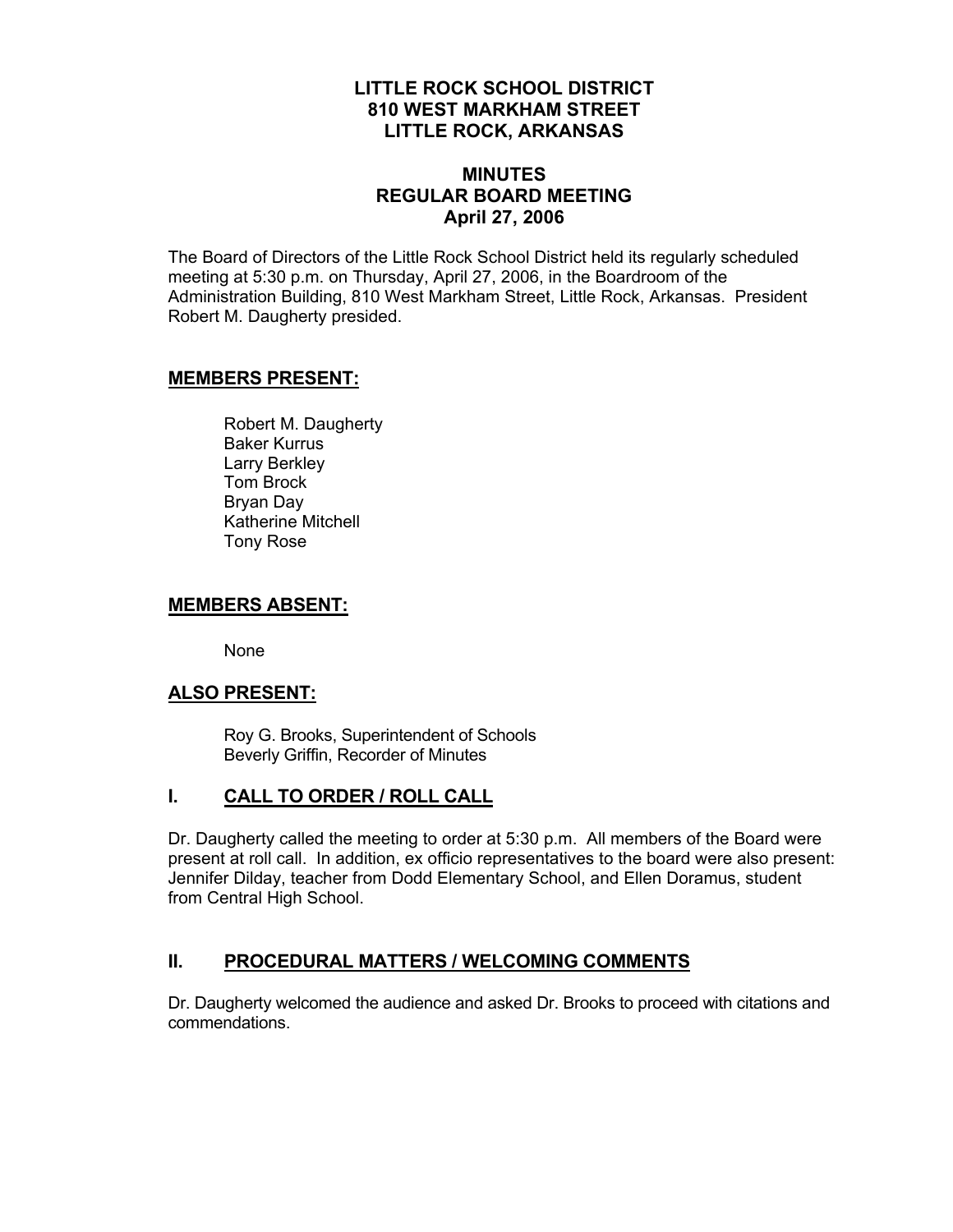## **III. REPORTS/RECOGNITIONS/PUBLIC COMMENTS**

#### **A. Superintendent's Citations & Commendations**

Dr. Brooks began by introducing the 2006 Stephens Award recipients. **Mary Jacobs**, teacher at J. A. Fair High School; **Amanda Linn**, teacher at Parkview Magnet High School; and **Gail McKinnon**, teacher at Hall High School. The student scholarship recipients were: **Peter Liu** and **Laura Soderberg,** both from Central High School. Laura was also recognized for being selected as a 2006 U.S. Presidential Scholar.

**Mitchell Perry**, instructor at Metropolitan Career-Technical Center, introduced students who were medalists in the 2006 Arkansas VICA SkillsUSA competition in Hot Springs. The students present were: **Doug Pitts**, gold medal in diesel technology; **Jonathan Modal**, silver medal in diesel technology; **James Blanchard** and **Dustin Stewart**, bronze medals in collision / auto body repair; **Jeremy Barnes**, Arkansas' state pin design winner; **Christopher Young**, gold medalist, graphic communications; and **Alexis Oliver**, 3rd place in prepared speech. In addition, it was noted that Director **Carol Green** was presented with a lifetime commitment award from Arkansas SkillsUSA / VICA at the conference.

Athletic Director **Johnny Johnson** introduced **Brian Cox** from the Arkansas Children's' Hospital sports medicine clinic and **Tom Cantwell** from Ortho Arkansas. These volunteers provided LRSD middle and high school students with annual sports physicals and provided assistance to our students at the state 5A tournament games. In addition, recognition was given to **Beth McKindrick**, director of sports medicine at ACH, for her contributions to LRSD athletic events.

**Dorothy Doolittle**, math coach at Brady Elementary School, was named the 2005-06 Arkansas Elementary School Teacher of the Year by the Oklahoma-Arkansas Mathematical Association of America. Dr. Brooks asked her to stand as he read the plaque presented in recognition of this honor.

Dr. Brooks asked **Junious Babbs**, Associate Superintendent for Secondary Education, to stand. Mr. Babbs recently received the *2006 Living Legacy Award* at the recent Martin Luther King, Jr. Memorial Dinner.

The superintendent recognized the Mann Magnet Middle School Environmental and Spatial Technology (EAST) Lab team and their faculty facilitators, Rick Washam and Robin Miller-Bookhout. This team recently attended the 2006 EAST Partnership Conference in Hot Springs where they won the Founder's Award, designating Mann's EAST team as "the "best of the best in the nation." The participating students received a superintendent's citation: **Hamza Arshad**, **Rachel Best**, **Mari-Anne Caldwell**, **Catherine Fox**, **Michael Handy**, **Katie Holcomb**, **Jake Kimmerly**, **Janey Partin** and **Orlando Roberts**.

The final superintendent's citations were presented to ex-officio representatives for the month of April: **Jennifer Dilday,** teacher from David O. Dodd Elementary School, and **Ellen Doramus,** student from Central High School.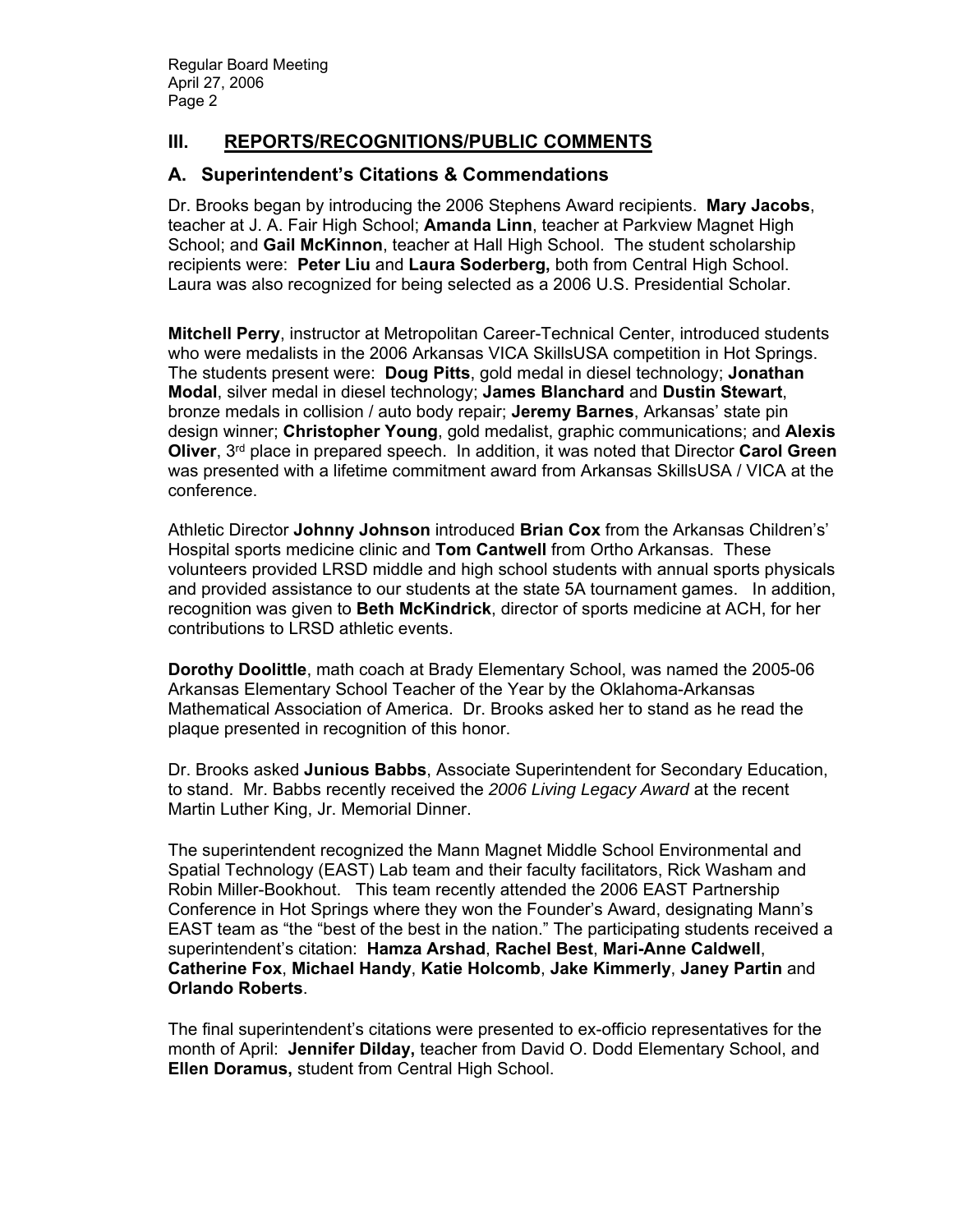### **B. Partners in Education**

Debbie Milam introduced new school / business partnership as listed. Mr. Berkley moved to accept the partnership; Dr. Mitchell seconded the motion and it **carried unanimously**.

**Martin L. King, Jr. Elementary School**, represented by *Diane Rynders,* in partnership with the **Arkansas Federal Credit Union** represented by *Tammy Christian*

In addition to introducing the partnership, Ms. Milam asked Diane Vibhaker, representing the ViPS Board, to present a mock check representing \$10,458,888.00 in volunteer hours.

## **C. Celebrate School Libraries Presentation**

District media specialists made a video presentation to the Board in recognition of School Library Media Month and National Library Week. Those presenting included Mary Gillespie from Pulaski Heights Elementary School and Betty Hansberry Harrison from Hall High School.

## **D. Remarks from Citizens**

*Carol Wilson* addressed the board regarding the district's cell phone policy. Her daughter's phone was confiscated by the school principal after the phone was found during the school day in her backpack. The student served a three-day in school suspension.

*Paul Pighee*, Southwest Middle School parent and community volunteer, stated opposition to proposed changes at Southwest. He criticized the faculty at Southwest and expressed concern regarding the disparity in student test results. He expressed support for the building principal, and asked the board to allow the principal to remove poor teachers when they weren't meeting the needs of the students. He noted that the school campus looks better than it has in 20 years and that the community would not support reconfiguration of SWMS to an alternative learning center.

## **E. Little Rock Classroom Teachers Association**

Grainger Ledbetter ceded time allowed for the teachers union to one of the district's psychological examiners, Kim Hart, who spoke on behalf of school all school psychology specialists.

## **IV. REPORTS AND COMMUNICATIONS**

#### **A. Remarks from Board Members**

Mr. Berkley congratulated the ViPs board and staff on the annual volunteer celebration this week and thanked all volunteers for the time they give to our schools and students.

Mr. Kurrus reported that he had attended a PTA meeting at Forest Heights Middle School; he thanked Judge Vic Fleming for presenting information at that meeting on alcohol and drug abuse prevention.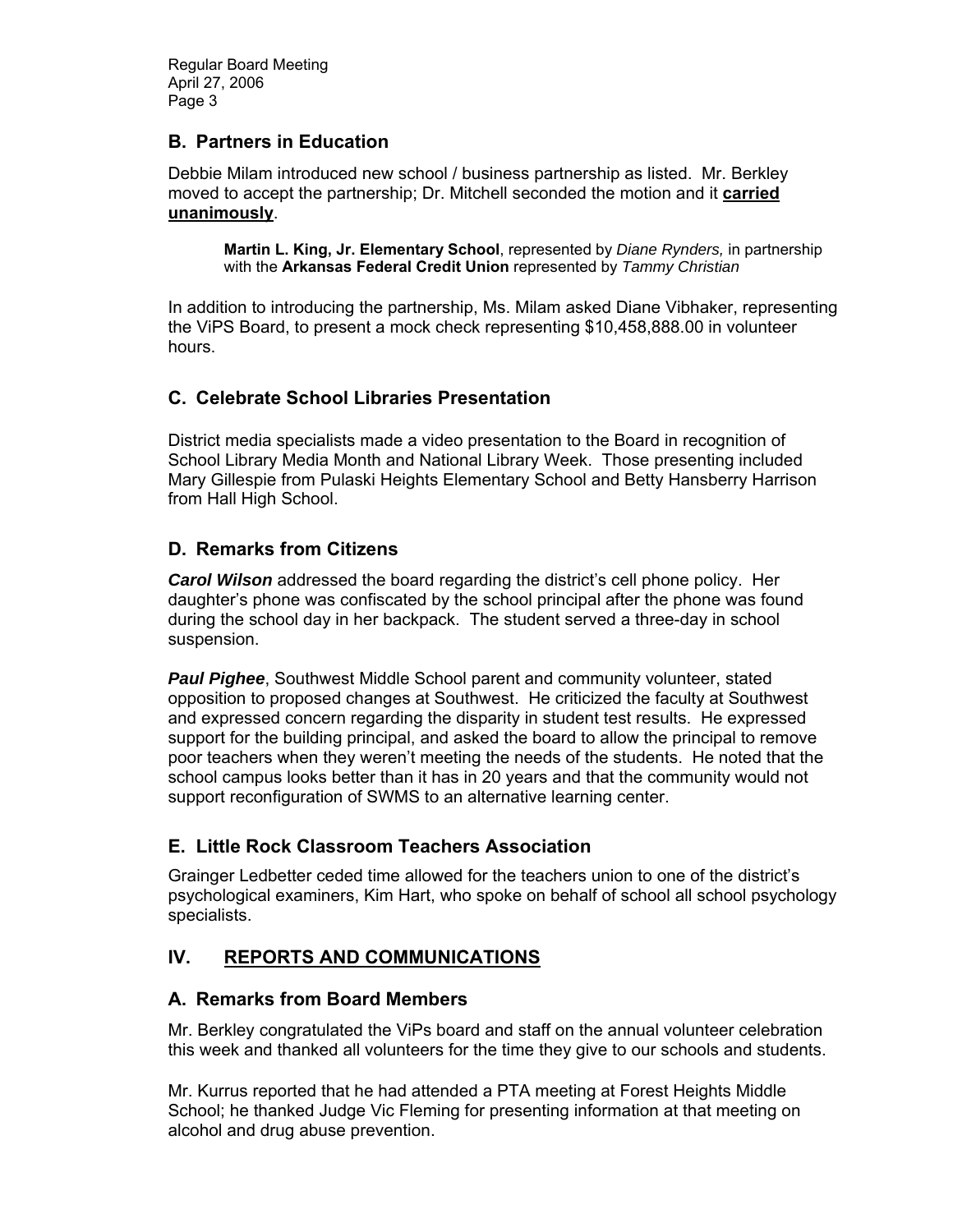Mr. Kurrus thanked members of the McClellan community who spoke at the recent meeting there. He acknowledged the students who asked for "a pat on the back every once in a while." Mr. Kurrus noted that it had become routine to place blame on the schools when problems arise in the community. He reminded the audience that when community problems end up in the schools, school administrators and teachers do all they can to address these problems, but that the schools can't be expected to cure the problems. It takes a combined effort between the community and the schools to make any significant improvements.

Mr. Brock thanked volunteers for what they do for our students and schools. He also commented on the meeting with McClellan community members, and noted that the board was there to listen, not to take any action. He echoed Mr. Kurrus remarks regarding the perception of fault with the schools. He asked that the city do their part to find a solution.

Mr. Rose reported that he had missed the community meeting at McClellan, and noted that it was the first meeting he had missed since being elected to serve on the board. He stated a personal commitment to do everything possible to make McClellan a great school; however he agreed with other board remarks that the LRSD doesn't have the ability to make a great community. "It isn't our responsibility to clean up that community; the city also has to do their part."

Mr. Rose also noted that he would be having surgery in May and that he would probably miss a few board meetings.

Dr. Mitchell reported that she had attended the National School Boards Association meeting in Chicago in early April. She stated interest in the workshops, and excitement about the motivational speakers who presented, including Colin Powell and Jane Goodall. She reminded Dr. Brooks that Dr. Anne Bryant had taken a stand on small class size at the primary grades, and again encouraged the district to move in that direction to improve early student success.

Dr. Mitchell thanked the people who work in our schools and recognized the hard work that the faculty and support staffs do to ensure student success.

Teacher ex-officio Jennifer Dilday appealed to the board on behalf of instructional aides who have not yet succeeded in passing the Praxis exam. There are many aides who have a CDA license and 120 hours of classroom instruction, but will be dismissed because they cannot pass the geometry section of the Praxis.

#### **B. Student Assignment Report**

No report.

#### **C. Budget Update**

Mr. Milhollen addressed the board regarding questions on state foundation funding for next school year. The per-student allocation will increase from \$5,400 to \$5,528. A portion will go to reimburse districts for increased obligations to teacher retirement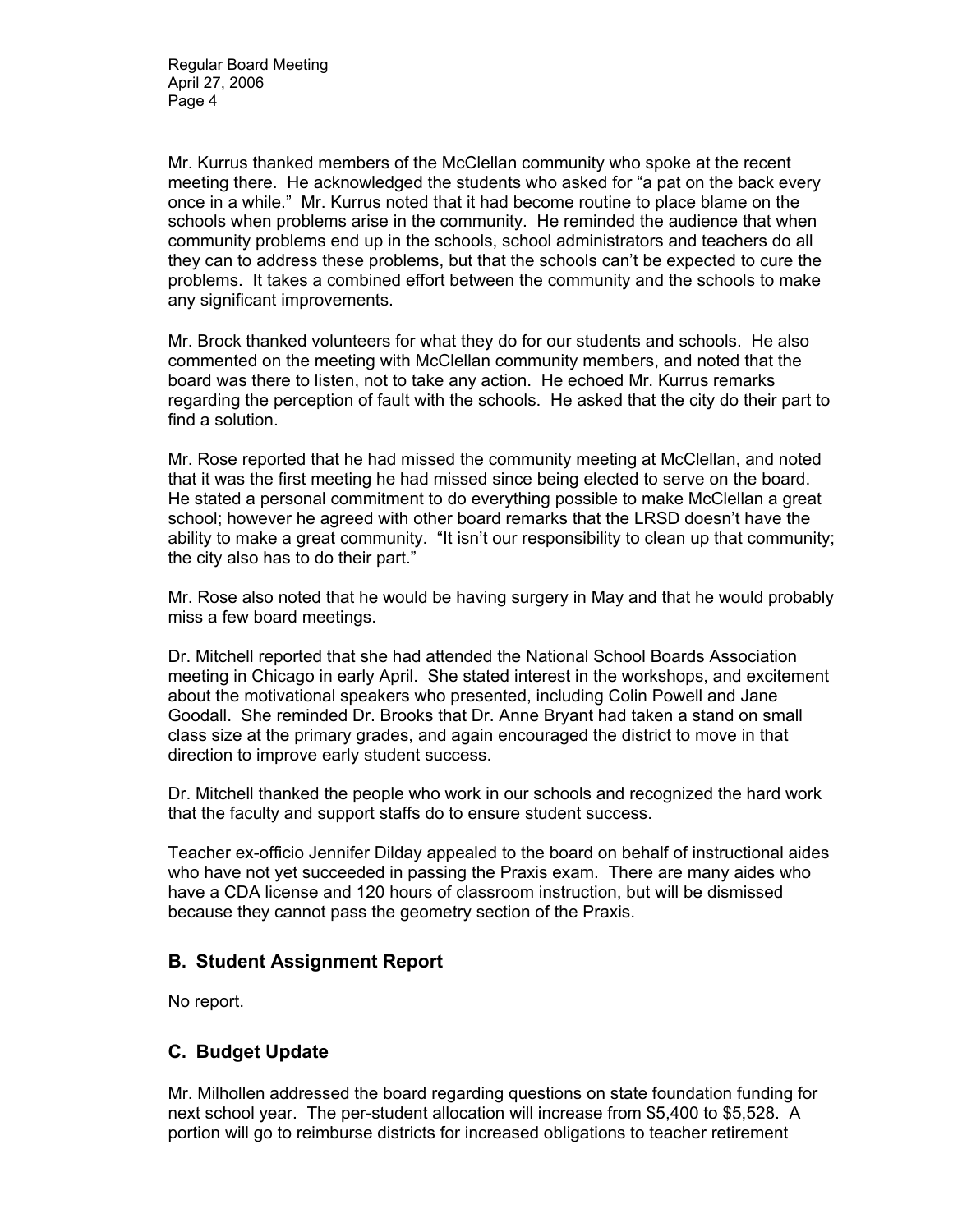benefits, the remainder will be used to provide employee salary increases, fund school programs and cover increased energy costs. Negotiations with the CTA have resulted in an agreement to provide an additional 1.6% to the base salary of all employees. A formal proposal will be provided for the board's approval in May. If approved by the board, the increase would be posted on the June 15 payroll checks, retroactive to July 1 for the current school year.

Mr. Kurrus stated emphatically that he would not vote for any extensions to the teacher contract. He stated emphatically that he expects the contract for next school year to be negotiated and finalized on time and without any extensions.

# **D. Construction Report: Proposed Bond Projects**

The monthly construction update was provided as an attachment to the board's agenda.

## **E. Internal Auditors Report**

Mr. Becker's report was printed in the board agenda. He was questioned about the plans for providing computers to students who do not currently have computers at home. Mr. Becker has worked with the technology, procurement and financial services staff to develop a plan, a process, and regulations for this effort. Additional information will be provided to the board next month.

# **V. APPROVAL OF ROUTINE MATTERS**

## **A. Minutes**

Minutes from the regular meeting of the Board of Directors held on March 23, 2006, and from a special meeting held on March 16, 2006, were presented for review and approval. Mr. Rose moved to approve the minutes as presented, Mr. Day seconded the motion and it **carried unanimously.** 

# **VI. BOARD POLICY AND REGULATIONS REVIEW**

## **A. Posting of Grades and Attendance to Web-Based Reporting Program**

A regulation was developed that would provide direction to teachers and building principals for reporting student grades and attendance to EdLine. Mr. Hattabaugh provided a brief overview and responded to questions from the board. The board members suggested postponing enforcement of the regulation until the start of the next school year. Administrators agreed to monitor the use of EdLine for the remainder of this year, and then to negotiate compliance within the contract for the 2006-07 school year.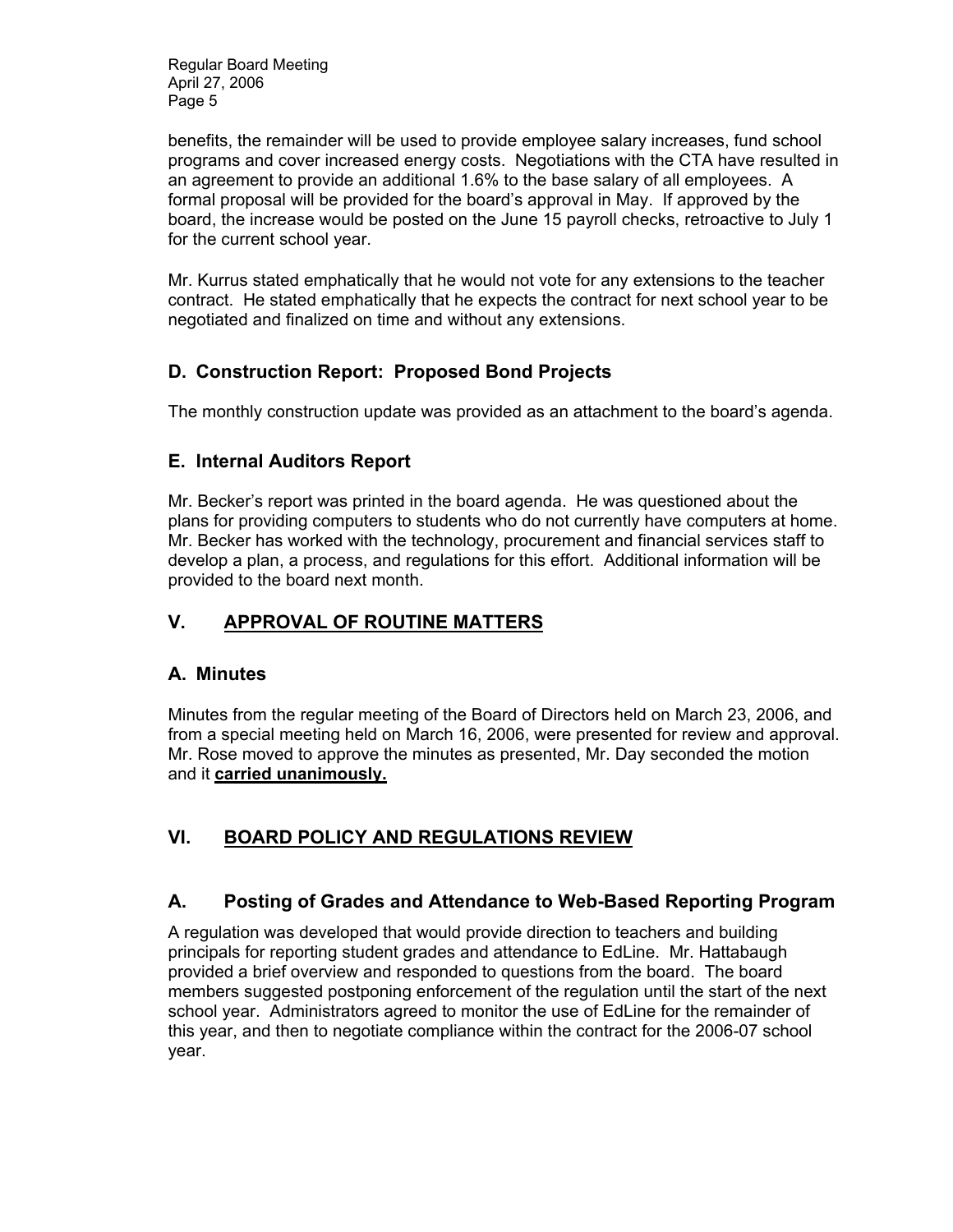## **VII. EDUCATIONAL SERVICES**

### **A. Secondary Mathematics Textbook Adoption**

The Secondary Mathematics Textbook adoption committee presented their recommendation for texts to be used in all secondary mathematics courses beginning with the 2006-2007 school year. Copies of the selected texts were displayed in the board room for review. Mr. Berkley moved to approve the committee's recommendations; Mr. Day seconded the motion and it **carried unanimously**.

# **VIII. SCHOOL SERVICES**

## **A. Computer Science Education Textbook Adoption**

The Computer Science Textbook Committee reviewed available materials to support the computer science curriculum in the LRSD. This committee provided their recommendations for the board's review; members of the committee were listed in the agenda and the administration recommended approval. Dr. Mitchell made a motion to approve the committee's recommendations; Mr. Berkley seconded the motion and it **carried unanimously**.

### **B. Textbook Adoptions for Career Communications Courses**

A textbook for use in a Career Communications course at Parkview next school year was also recommended by a committee who reviewed the curriculum and selected an appropriate textbook for student instruction. This course is a requirement of the Arkansas Department of Education Workforce Education program. The administration asked the board to approve the recommendation. Mr. Berkley moved to approve the committee's selection. Dr. Mitchell seconded the motion and it **carried unanimously**.

## **IX. HUMAN RESOURCES**

#### **A. Personnel Changes**

Routine personnel changes were printed in the board's agenda. In addition, items listed as follows were also approved:

## **B. Appointment of High School Summer School Principal**

Mr. Jerome Farmer, currently the Football Coach and PE teacher at Mann Magnet Middle School was recommended to serve as principal of the high school summer school program. The 2006 high school summer school will be held at Hall High School for students in grades 9 through 11. Twelfth grade students who only need .5 or 1 credit to graduate will attend the Metropolitan ACC program.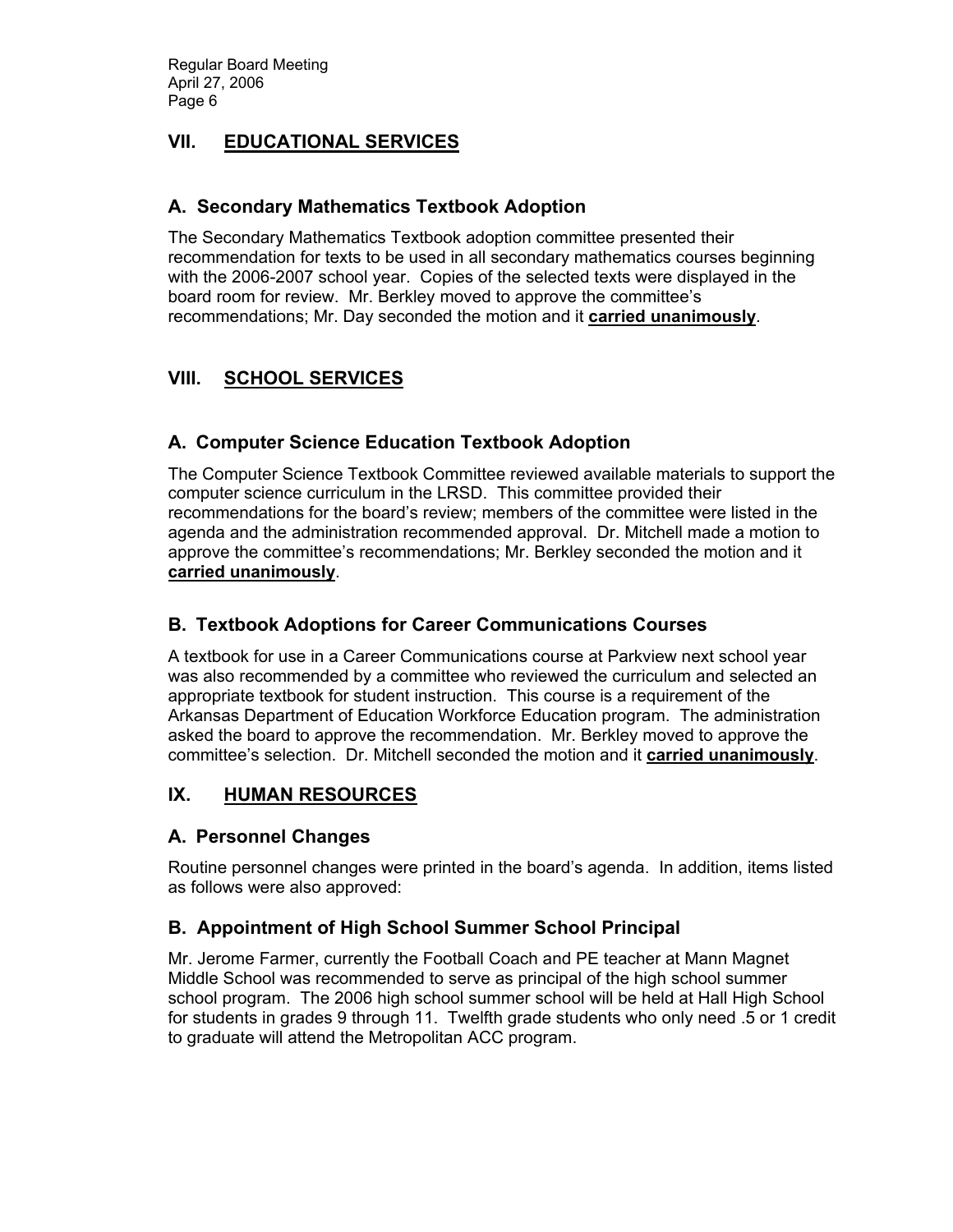## **C. Appointment of Middle School Summer School Principal**

Ms. Connie Green, currently an Assistant Principal at Mabelvale Middle School, was recommended for appointment to the position of middle school summer school principal. Summer school for students in  $6<sup>th</sup>$  through  $8<sup>th</sup>$  grades will be held at Pulaski Heights Middle School.

On all personnel items presented, Mr. Berkley moved to approve the administration's recommendations; Dr. Mitchell seconded the motion and it **carried unanimously**.

## **D. Approval of the 2005-06 Negotiated Agreement for School Psychologists**

A negotiated agreement between the district and the school psychology specialists was presented for the board's review and approval. Director of Human Resources, David Hartz, responded to questions from the board and recognized that with this late submission for board approval, both parties had agreed to allow the agreement to continue through the end of the 2006-2007 school year. Any language changes that are adopted within the other negotiated contracts would be incorporated within the agreement.

Board members commented at length regarding the sixty-page agreement and suggested holding off on approval until July 1, 2006. Mr. Kurrus stated that an agreement of "minutia" was not an effective way to do business with employees; he asked for this and future contracts to be built on trust and on what is in the best interest of the students in the LRSD.

Mr. Ledbetter was allowed to address the board and stated that the board's policies encourage collective bargaining and that the agreement was negotiated in good faith by all parties. Mr. Brock suggested that the district review the policies that regulate these negotiations and make appropriate change where needed.

Dr. Mitchell moved to approve the agreement as submitted. Mr. Rose seconded the motion and it **carried 6-1**, with Mr. Kurrus casting the "no" vote.

# **X. FINANCE & SUPPORT SERVICES**

#### **A. Donations of Property**

The Board was asked to approve the acceptance of recent donations to schools and departments within the District. The donations are listed in the following chart. Ellen Doramus, student ex officio, read the items listed in the Board's agenda. Dr. Mitchell made a motion to accept the donated items, Mr. Rose seconded the motion and it **carried unanimously**.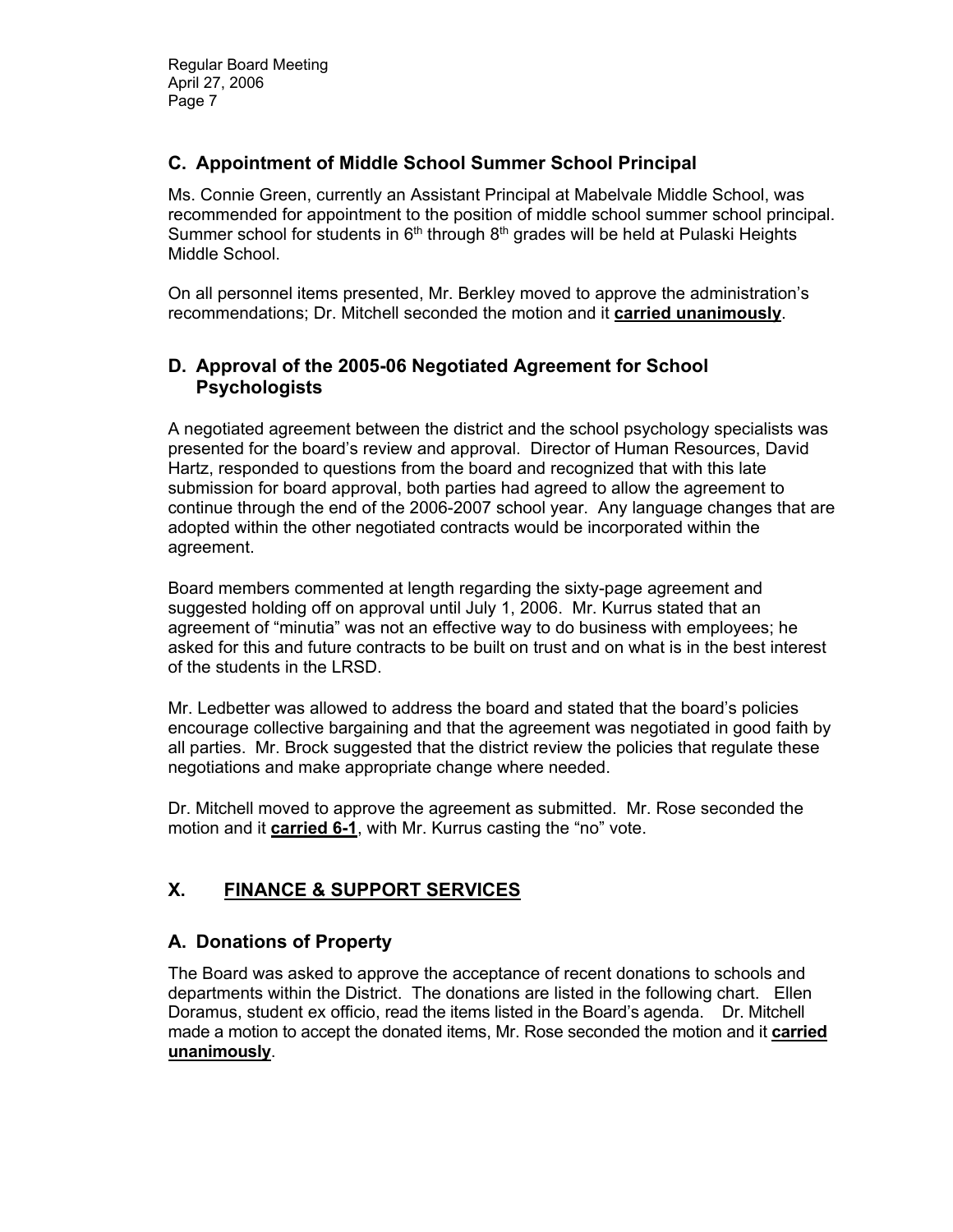| <b>SCHOOL/DEPARTMENT</b>                  | <b>ITEM</b>                                                                                                                    | <b>DONOR</b>                                                                                           |
|-------------------------------------------|--------------------------------------------------------------------------------------------------------------------------------|--------------------------------------------------------------------------------------------------------|
| <b>Chicot Elementary School</b>           | KaBoom! Playground Unit,<br>valued at \$35,000                                                                                 | KaBoom Foundation                                                                                      |
| Cloverdale Magnet Middle School           | Large wicker baskets, mirrors<br>and lamps, valued at \$150.00,<br>to be used as gifts for parents<br>on EdLine Training Night | Linda Thomas, Kerry Waller,<br>David Jeffers of Forbing Garage<br>Sales / Silverwood Products,<br>Inc. |
|                                           | \$75.00 cash for interpreter for<br><b>EdLine Training Night</b>                                                               | Dr. William Rutledge / Forest<br>Park Medical                                                          |
|                                           | Drinks for students and staff,<br>valued at \$150.00, for EdLine<br><b>Training Night</b>                                      | Donnie Pointer of Coca-Cola<br>and Dr. Pepper Bottling<br>Company                                      |
|                                           | Games, coloring books, yoyos<br>and pencils, valued at \$25.00,<br>for student use on EdLine<br><b>Training Night</b>          | Dr. Ronda Henry-Tillman,<br>Associate Professor of Surgery,<br><b>UAMS / ACRC Cancer Control</b>       |
|                                           | 30 cases of water, valued at<br>\$360.00, for students and staff<br>on EdLine Training night                                   | <b>Outreach Center</b><br>Mr. Chuck Finney of Central<br>Arkansas Water                                |
|                                           | Large #10 cans of chili, valued<br>at \$25.00, for EdLine Training<br>Night and Teacher Appreciation<br>luncheon               | Clem and Jean Arnold                                                                                   |
|                                           | Loan and set up of tables and<br>chairs, valued at \$1,171.00, for<br>use in student achievement<br>testing                    | David Withem of Southwest<br>Party Time Rental, Inc.                                                   |
| <b>Fulbright Elementary School</b>        | \$2,000 cash to be used to<br>purchase a Smartboard for the<br>computer lab                                                    | <b>Fulbright PTA</b>                                                                                   |
|                                           | \$500 cash to the kindergarten<br>class to be added to donation to<br>Heifer Project International                             | Wal-Mart Store #5244                                                                                   |
| Metropolitan Career & Technical<br>Center | State Police Car, 2000<br>Chevrolet, valued at \$11,000 to<br>the Law Enforcement program.                                     | Arkansas State Police                                                                                  |
| Parkview Magnet High School               | Sprinkler heads and controller,<br>valued at \$1,158.37, for use in<br>irrigating and seeding the drill<br>field               | The Keeling Company                                                                                    |

# **B. Financial Reports**

Mr. Milhollen presented the monthly financial reports; no formal action was taken.